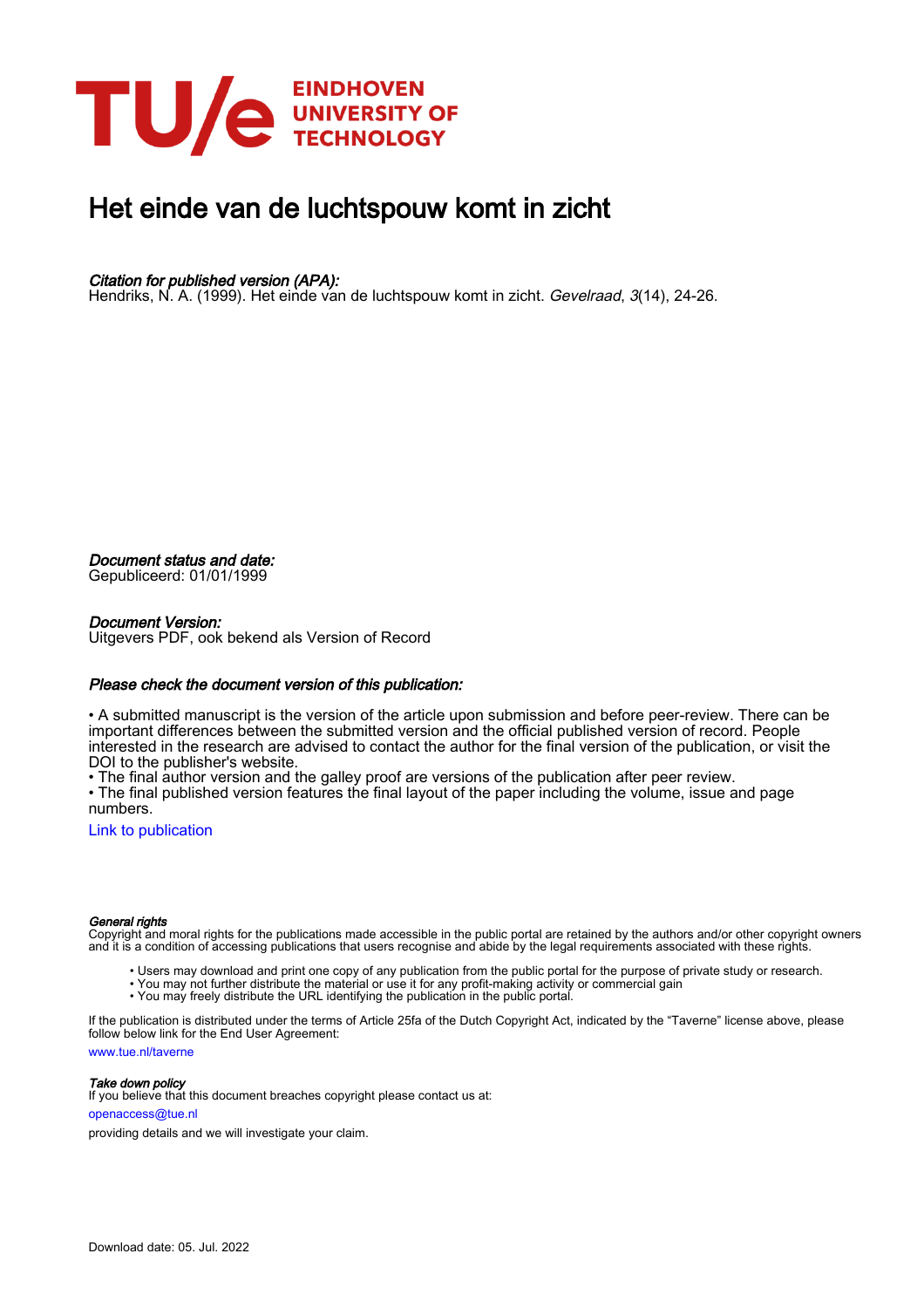## Het einde van de luchts

De klassieke spouwmuur bestaat uit een binnenblad, een isolatielaag, een 'geventileerde' luchtspouw en een buitenblad met de 'nodige' open stootvoegen. Al geruime tijd is er discussie over de noodzaak van de luchtspouw en als die al nodig zou zijn, over de zin (of onzin) van de ventilatie daarvan. In dit artikel wordt een beschouwing gegeven over deze kwesties op basis van theoretisch en praktisch onderzoek.



#### Het klassieke concept

De spouwmuur met geventileerde luchtspouw, zoals weergegeven in figuur 1, wordt gepropageerd door het Koninklijk Verbond van Baksteenfabrikanten-KNB<sup>1</sup>. Het KNB wil, uiteraard met de beste bedoelingen, graag een spouw



van tenminste 40 mm. In de praktijk wordt dat maar zelden toegepast. Een belangrijke reden daarvoor is, dat voor zo'n spouwbreedte bij de huidige isolatie-eisen nogal wat constructiediepte is vereist.

Vastgesteld moet worden dat er in de praktijk eigenlijk geen problemen zijn met de smallere spouwbreedtes. Sommige problemen worden er wel aan toegeschreven, maar blijken bij onderzoek veroorzaakt door andere afwijkingen van aanbevelingen. Voorbeelden zijn: onjuiste combinatie baksteen-mortel, vochtgevoelige isolatie, koudebruggen en verkeerde vochtafvoer. Toch is het idee achter die 40 mm luchtspouw niet zo vreemd. De redenering is dat er geen vochtbrug mag ontstaan tussen het buitenblad en de eventueel vochtgevoelige isolatie en zeker niet met het misschien niet helemaal dichte binnenblad. Een breedte van 40 mm zou veilig genoeg zijn om, ook in het geval van speciebaarden en andere gevolgen van onzorgvuldige uitvoering, vochtdoorslag te voorkomen. Maar, zoals gezegd, afwijkingen van het KNB-advies worden in de praktijk niet afgestraft. Eigenlijk geldt dit ook voor de ande-

GEVEL 24 [nr. 14 - oktober 1999 ]

re 'must' van het klassieke concept, de 'ventilatie' door middel van de open stootvoegen. Ze worden wel eens 'vergeten'. Leidt dat tot grote problemen? Integendeel, onderzoek bij het Fraunhofer-Institut in Holzkirchen, Duitsland<sup>2</sup> heeft aangetoond, dat met open stootvoegen het buitenblad gemiddeld ongeveer 4 vol.% vochtiger is dan bij het ontbreken ervan (24 resp. 20 vol.%). Kennelijk is de vochttoevoer door de open stootvoegen bij beregening groter dan de afvoer door de veronderstelde ventilatie van de luchtspouw. Deze 'ventilatie' stelt dan ook vrijwel niets voor. Juist bij de aanwezigheid van spouwisolatie wordt de spouwlucht nauwelijks opgewarmd. Niet alleen ontstaat daardoor vrijwel geen 'schoorsteentrek', maar ook geen vochtopnamecapaciteit van enige betekenis.

#### De waterdichtheid

De waterdichtheid van een spouwmuur berust op het gezonde principe van de tweevoudige dichting. Het buitenblad fungeert als regen- en het binnenblad als winddichting. Elke gevel zou eigenlijk volgens dit principe gemaakt moeten worden. Essentieel voor het goed functione-